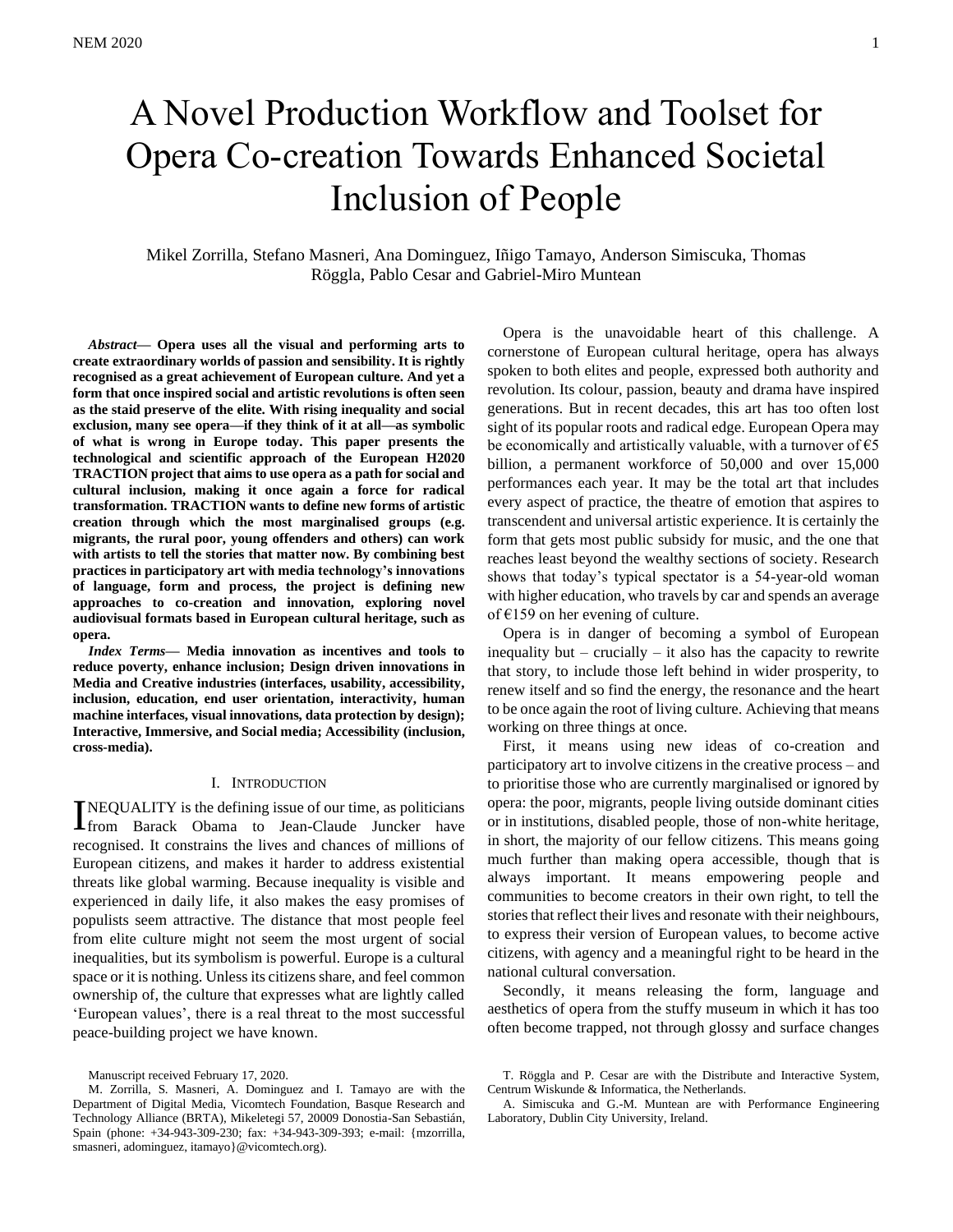(which are common enough as it struggles to be 'contemporary') but through brave experiments with music, performance and art. Unless opera learns to speak a language that excites people again – without imitating those easy promises of populism – it is destined for a future of irrelevance.

Thirdly, it must embrace new technology both for the new possibilities it is rapidly creating all around us, and as a means to achieving the first two goals. What can digital technology, immersivity, virtual reality, the internet, interactivity, social and media innovation bring to the process of co-creation? What can they bring to the artistic language of opera and the ways in which artists connect with audiences?

This paper presents the technological and scientific approach of the European H2020 TRACTION project [1], which is designing and developing a collaborative and participatory production toolset, establishing a novel workflow for the cocreation and co-design of operas. The research includes a frontend that provides conversational support for community dialogue, tools for user-generated rich media capture, such as immersive audiovisual and 360-degree content, smart media editing mechanisms, narrative engines and interactive adaptive media distribution technologies, that will produce interactive audiovisual content to support traditional opera formats, and explore novel audiovisual operatic and art representation formats.

The TRACTION toolset will provide a bridge between opera professionals and specific communities at risk of exclusion and it will be tested on three trials, understood as experimental attempts, to foster an effective community dialogue between diverse individuals and collectives on each one of the nodes: community opera with migrants (around LICEU at Barcelona), opera co-creation with young inmates in prison (driven by SAMP in Leiria) and bringing a novel digital opera to rural and depopulated areas (led by Irish National Opera in Ireland).

The remainder of the paper is structured as follows. First, we present the related work for collaborative art approaches based on previous experiences from the artistic partners of the TRACTION consortium and from other stakeholders. Second, we describe the toolset that will be developed within TRACTION, which will provide: a) a Media Vault for content storage and asynchronous communication, b) a Performance Engine for stage orchestration and synchronous communication, and c) an Immersive Media Environment for creation and rendering (and distribution) of interactive and immersive experiences. Finally, we present the conclusions and the next steps.

# II. RELATED WORKS

In the following, the most representative recent initiatives for a future, more inclusive and open, opera form are summarised, highlighting the key contributions to the state-of-the-art.

**Los Angeles Opera** [2]. LA Opera is an example of sharing the arts as something essential to building communities and as part of their civic responsibility. LA Opera supports educators, helping to knit opera in the classroom. Not only do they guarantee that everyone has access to the opera, they give the opportunity to participate in the creation process. LA Opera deepens the community's experience with this art form through several broad initiatives. During the last 11 seasons, LA Opera has worked with the Cathedral of the Virgin of Angels in downtown Los Angeles to present free performances to the community, including Noah Floods, Judas Maccabaeus and The Festival Play. These community opera shows include community singers, actors and orchestra members, acting alongside LA Opera singers and orchestra.

**Royal Opera House** [3]. All Together Opera was a threeyear program run by the Royal Opera House for adults over 65 living in Camden and Westminster to participate in singing and opera and promoting welfare. The program focused on active participation in the community and support for elderly people to enjoy and experience the opera. Professional singers with experience working in community settings partnered with sheltered homes and dining room by offering singing sessions at Westminster and Camden community sites or at the Royal Opera House. Practices to create a company of All Together Opera were also regularly performed at the local level.

**The Calouste Gulbenkian Foundation** [4]. The Monster in the Maze is a community opera project where professionals, amateurs, adults and children united to act on the stage in Lisbon. Based on Jonathan Dove's opera on the legend of Theseus and the Minotaur, this multimedia production of Eve Signeyrole premiered at the Aix-en-Provence Festival in 2017. The opera was designed to be sung together by professionals and amateurs, sharing a stage with groups of adults and children from different parts of the country. Celebrated by critics as "marvellous and enchanting", it was a great show for all ages that also looked poignantly at the present times, especially regarding social dramas, changes and movements.

**Birmingham Opera Company** [5] has a willingness to reflect the city of Birmingham, with its audiences, artists and stories. Innovative work constantly attracts new and changing audiences. Each year the team absorbs part of the world's most exciting artists in Birmingham and trains hundreds of volunteer participants to create a large-scale show in an extraordinary space. It combines singers and professional musicians with community actors, and in doing so, it relates to a much more diverse audience, with a closer art form. They perform operas in stores, shopping centres, train stations - even in an ice rink. The public moves with the action. A unique fusion of international artists and local artists who offer artistic and social changes. Project that works throughout the year offering more than 50 workshops and performances throughout Birmingham to introduce people to opera. During these sessions, the participation of those who have never been in an opera as singers and performers is encouraged. The latest production (Lady Macbeth of Mtsensk) involved professionals and a diverse community group including asylum seekers. The company's sold out performances were hailed by The Times as 'a triumph that's exceptional even by its unique standards' (11 March 2019).

**Welsh National Opera Youth Opera** [6]. The Youth Opera is an award-winning training program for anyone who loves singing. You do not have to have experience, but enthusiasm, commitment and willingness to work with other young people.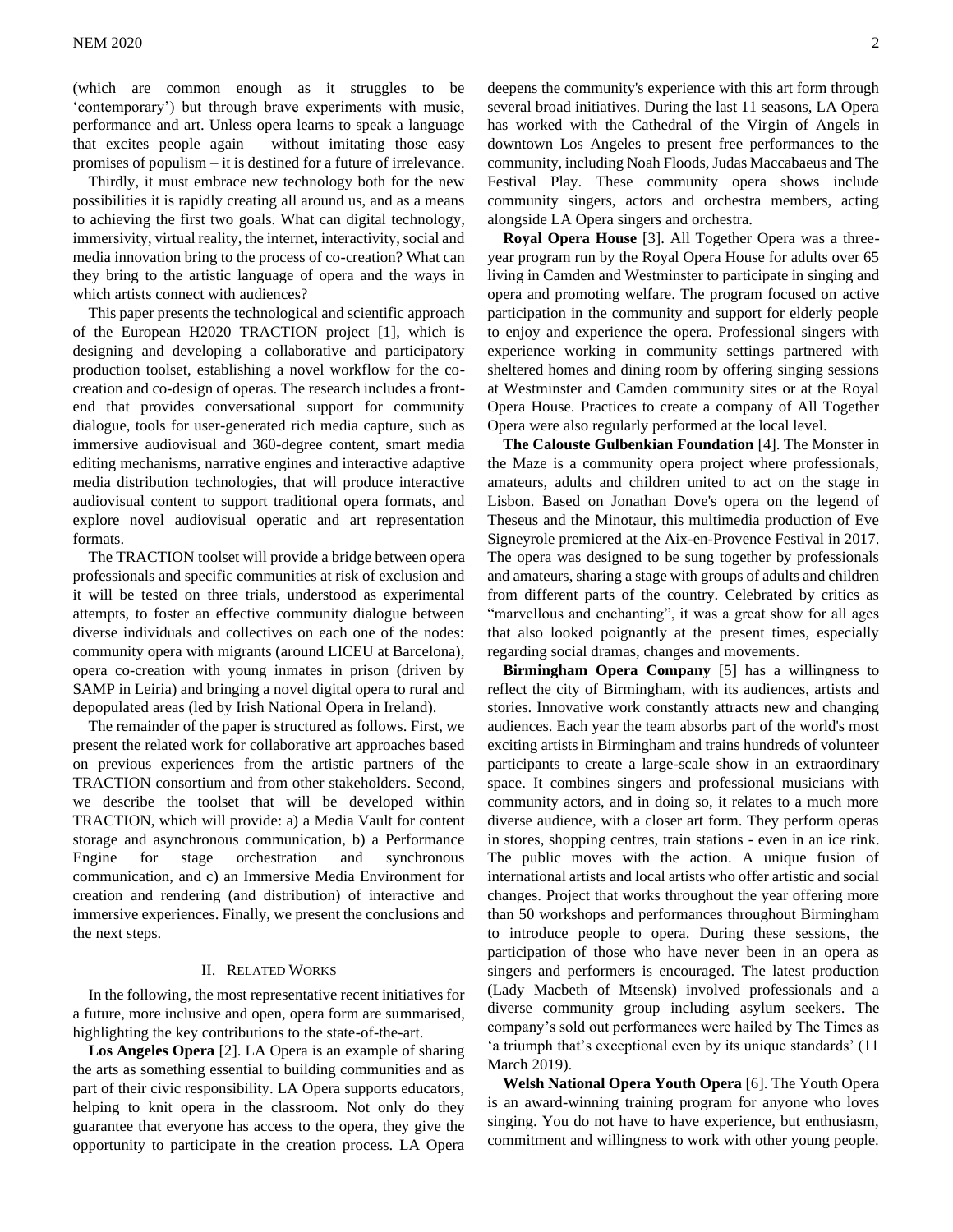There are no auditions for younger groups, and they participate in an annual showcase, having access to regular opportunities and assisting in WNO trials and shows.

**Setubal Music Festival** [7]. Known musicians joined professional and amateur bands to offer the Setubal Music Festival 2018, with events in various places in the region, for the most diverse audiences. Artists and trainers with national and international recognition such as Maria João, Celina da Piedade, João Gil, Ariane Merit and Ricercare Cor participated in programs with the local community, including amateur groups and people with special needs, within the inclusive spirit of the event. The festival emphasized songwriting and several hundred young people shared the experience of composing, writing and performing their own songs in a range of styles that reflects the city's rich cultural diversity.

**Garsington Opera** [8]. The first communal opera of Garsington Opera, Road Rage, took place in 2013 and had more than 180 people on stage, ranging from schoolchildren to the elderly, from the local community that worked with singers, musicians, directors, designers, choreographers and professional and technical scene directors. A new commission by Richard Stilgoe and Orlando Gough involved people from surrounding communities, aged 5-85, who participated as interpreters or as members of the production team. More than 2,400 people benefited directly from the Community Opera and many more from the next three-year training program. Ingenious and fast-paced music matches the text and involves all aspects of the community's cast.

**Streetwise Opera** [9] has been making opera with homeless people in Britain for nearly 20 years, demonstrating that this art form can include non-professional singers and retain its innovative edge. Their productions platform the skills of their performers in a professional arena, showing that whatever life throws at them, they can achieve great things. Their workshop programme offers a dependable source of creativity in lives where everything else can be changing. Their work reflects the life experience and vulnerability of members, a high proportion of whom are also disabled and have mental health conditions. Streetwise Opera has done that for classical works such as Bach's St Matthew Passion as well as in new, satirical and political creations by young composers.

As these examples show, performing arts companies have been exploring new approaches to community participation for some years. The most committed, such as National Theatre Wales or Streetwise Opera, have brought the community permanently into their organisations, but this is currently the exception. Most initiatives are still relatively small-scale, and they are not common in major cultural institutions. In opera, they have tended to focus on inclusion into the existing form, especially in the participation of non-professionals in choral singing, as in the examples from Birmingham Opera and the Royal Opera House. Initiatives have tended to develop in parallel to main house productions, as one-off projects that do not address the underlying obstacles to cultural inclusion or bring a lasting change in the relationship between communities and opera producers.

TRACTION is innovating by taking the idea of co-creation into opera production at a scale that has rarely, if ever, been tried and developing a principled, replicable and people-centred methodology to guide the work. The partnership of three different opera and music organisations, and the very different contexts in which they work, will assist with the identification of core strategies that are artistically effective and capable of winning the trust and enthusiasm of marginalised people. The partners are committed to achieving lasting change in their relationship with marginalised citizens, not by 'solving' a problem but by developing forms of dialogue that lead to people being involved in all aspects of the work of opera creation. TRACTION is not a community outreach project. It is an attempt to redefine the relationship between the opera and classical music producers and the most marginalised in the community. It is also innovative in bringing together three very different context - the multicultural city, depopulated rural areas and closed institutions – to identify the essential components of successful co-creation. This will help ensure that the outcomes of the work are genuinely replicable by other organisations in different situations.

# III. THE TRACTION TOOLSET

Based on an analysis of the objectives and use cases of the trials of the project, TRACTION has identified three main toolsets, with the following initial requirements.

# *A. Media Vault*

The Media Vault is a software component that allows for the storage of a heterogeneous group of media objects (2D and 360 videos, volumetric media). It enables asynchronous communication between users around the uploaded content, for conversation and co-creation, and includes functionality for generating stories based on the stored content. The media vault has a strong requirement on accessibility at the user interface, for supporting its use by people with cognitive and sensory disabilities. Figure 1 shows a sketch of the Media Vault.

Regarding the requirements for the Media Vault, first and foremost, it demands some form of online storage to store all assets which are required for the application to function. These assets include, but are not limited to, graphics, icons, markup, script and style files as well as content uploaded by users, such as video. For these videos, we may want to store originals as well as transcoded versions in different resolutions and bitrates. This online storage should function and be organised like a file system, with the ability to group assets into a hierarchical structure. While the end-user (by way of a web interface) should be able to read from this storage, they should not directly be allowed to write or modify it. Write access should be strictly limited to components which take user input and process/validate the given inputs before writing it to the storage. At the same time, access to this storage system should be shared among all components/processes with write access.

In order to facilitate fast and convenient access to static assets located in the online storage system, a content distribution system of some description would be advantageous. Such a system enables caching and distribution of files over a larger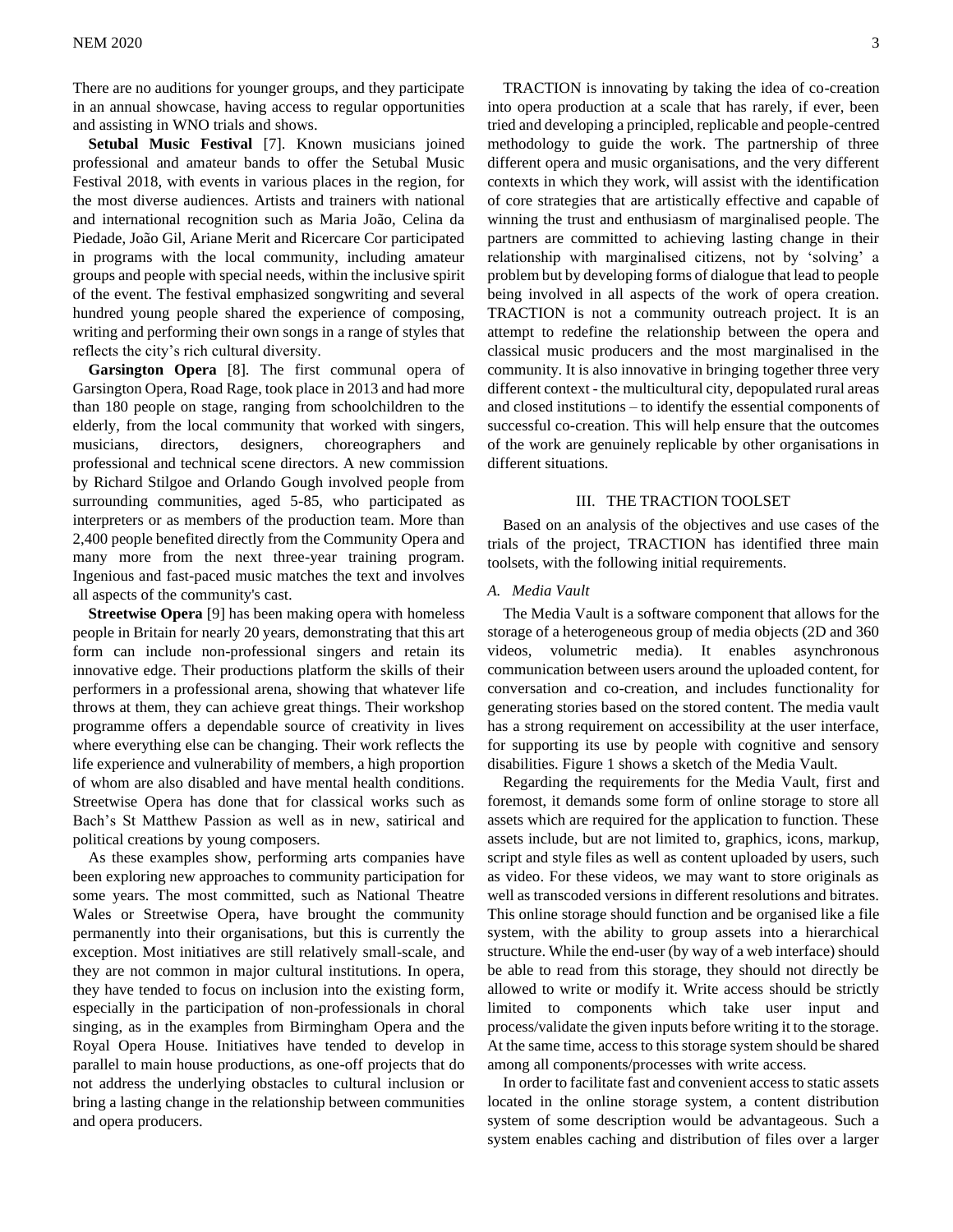## $NEM$  2020  $4$

geographical area at edge locations to ensure data is always available in closest-possible proximity to end-users. Caching of the data also minimises direct reads at the file storage system, thereby reducing cost.



*Figure 1: Sketch diagram of the Media Vault*

Further, as a point of interaction between end-users and the system, some form of compute engine, such as a cloud-based VPS (virtual private server) is required. This machine renders the web user interface with which the user interacts and performs the necessary processing and database queries. It will also submit long-running jobs to other processes in the system, such as video transcoding, through a common messaging bus. This compute engine should be set up in such a way that it can be seamlessly and flexibly duplicated in times of high load. This can either be achieved by multiplexing several instances behind a load balancer or spawning additional threads or processes within a single engine. Besides running a user interface, this engine can also be employed to serve an API (application programming interface), which makes the data accessible computationally. This approach could facilitate the development of mobile and/or desktop applications which interact with the infrastructure.

As mentioned in the previous paragraph, long-running operations such as video transcoding should be offloaded to secondary services in order to guarantee maximum responsiveness of the web interface. Such a service will pick user-uploaded video files up from the file storage, process them and store the results back into the storage. It should be flexible enough to handle different input and output formats transparently and signal errors in a standardised way.

For storing user-generated content, structured data and asset metadata a hierarchical file storage is certainly not optimal. In this case, a structured database should be employed. This database can either come in the shape of a relational or document-oriented database. Both solutions allow for storage and efficient retrieval of data in a structured way. The database can be queried to transform and aggregate the data and retrieve analytics and insights. Furthermore, the database should store user profiles and access control rights. This database can be accessible through all services running on the system although it is not required. At the very least, though, it should be accessible to the compute engine running the web interface

Finally, to tie all services together and give them a convenient way to communicate, a message bus is required. This is yet another service running within the system. Processes can subscribe to message channels for events they are interested in, as well as publish messages to channels to instruct other processes to perform work. So, for instance, if a user uploads a video through the web interface, the compute process will submit a message to a dedicated channel for transcoding operations. A transcoding process listening on that channel will pick up the metadata and perform the transcoding task. Once complete, it will publish another message on a channel informing service of success or failure. In this example, a process that might be interested in such a message might be the web interface (which would then update a database entry) or a machine learning module, which could perform further analysis on the converted video.

As a summary, a working media vault should provide the following core components:

- 1. Web services module: Apache server as a single access point for client-server applicative communication. This module should be deployed on front-end servers, with traffic distributed by load balancing equipment;
- 2. Batch jobs module: Scalable middleware entities deployed on back-end server/s. Central orchestration of atomic batch services such as media import, media info extraction, transcoding, server notification and others. This module should be deployed on a backend server.
- 3. Transcoding module: This module manages all media transcoding tasks, by utilizing open source and/or commercial transcoders. This is a CPU intensive module and could either be deployed on a backend server at a local deployment or can be distributed using independent transcoding servers deployed in a cloud solution.
- 4. Shared storage: A dedicated disk space that is shared and accessible by every server within a specific deployment. The Shared storage holds all content and application files, including media assets, widgets or applications, skins, thumbnails, players/playlist configuration files (UI conf) etc. The shared storage can be deployed as part of a local deployment or using independent storage within a cloud solution.
- 5. Operational database: This is the applicative database, used for storing and managing both content related data (metadata, identifiers, URLs etc.) as well as application and business logic supporting data. The operational database should be deployed as part of a local deployment, preferably on dedicated servers utilizing a master/slave topology.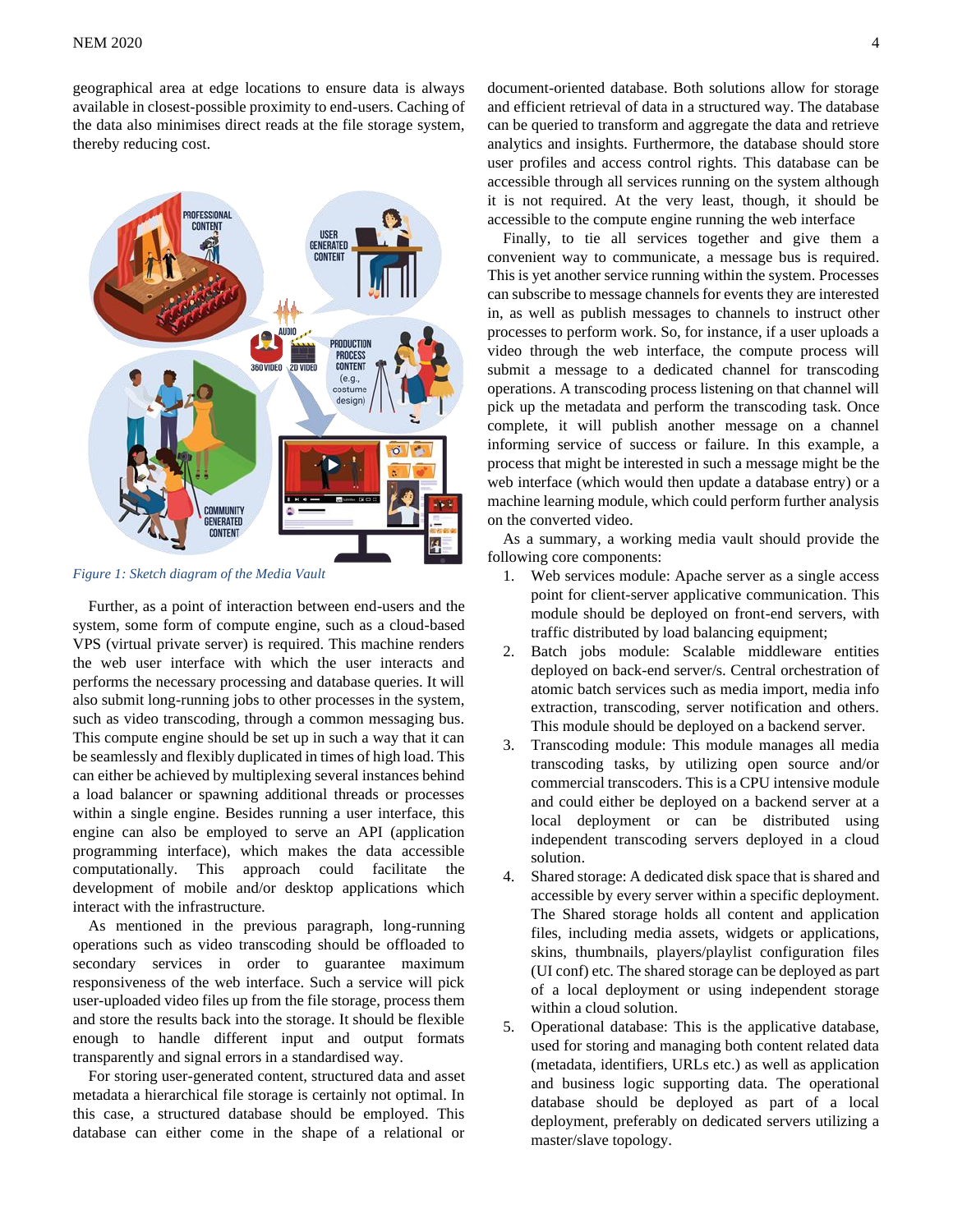- 6. Site admin console: This module is responsible for operating the Admin Console, enabling site administrators to monitor and operate their own deployment of the online video platform.
- 7. Video analytics module: This module is responsible for running advanced analytics on the uploaded content. For example, this module is responsible for extracting audio transcriptions, adding subtitles and creating automatic video summaries.

# *B. Performance Engine*

The Performance Engine is a communication infrastructure, deployed at the theatre or in the rehearsal rooms. It enriches the live performance by orchestrating in real-time the stage. It allows for remote participants to see the show and to directly contribute to it. This communication infrastructure does not only enrich the show, but enables as well synchronous communication between actors and spectators.



*Figure 2: Sketch diagram of the Performance Engine*

For orchestrating the performance in real-time, several roles are needed. There must be at least an administrator, responsible for the whole performance, using one or more devices depending on the complexity of the application and the number of services to be managed. Another important role is that of the operators, who are responsible for managing which content is visualized on different displays. Each operator is typically in charge of multiple devices at the same time. The final role is the one represented by end-users. This all-encompassing role represents everything that is neither an administrator nor an operator: all the displays in the stage (or the fully digital representation), the audience providing additional information through their mobile phones, producers who want or plan to add content during the performance or even remote audience who, while watching the performance through a TV, laptop or mobile phone can send feedback and content through their smart devices.

In terms, of functionality, the engine is required to support several multimedia formats: first and foremost, it should be able to fetch and play the videos and images uploaded by the users to the media vault, as it will also act as a database for User Generated Content (UGC). Apart from this data, the engine must handle real time data, as it will be in charge of streaming real time videos from professional cameras in the stage as well as videos created by the on-site and remote audience. The

engine should support static and animated images, textual information, illustrations, presentations as well as UGC like social media posts and reactions. Finally, the engine should ideally handle advance multimedia information such as 360 or volumetric videos and manage how this type of content is handled on devices with reduced processing capabilities.

Furthermore, the engine should be developed with the possibility to easily support other current or future data types: different scenarios would have different requirements, and new standards for audiovisual content appear every few years. That is why extensibility and flexibility are parts of the Performance Engine requirements.

To ensure multimedia synchronization, requirements include support for WebSocket to provide clients communication. A server providing a master clock (based on *TimingService* or similar libraries), calibrated to the multimedia playback rate, is also required. Furthermore, the engine should also be able to operate, when requested, in an unsynchronized scenario, where all video and audio content is sent and played on a best-effort mode with the aim to keep latency to a minimum.

#### *C. Immersive Media Environment*

The Immersive Media Environment includes both the authoring tools, for creating, and the rendering engines, for deploying, immersive and interactive experiences in the form of capsules or radically new Opera productions. This environment will enable static (dome-based) and moveable (HMD based) installations, pushing the boundaries of immersive media consumption. It will as well enable browserbased remote experiences, through the integration of the WebXR standard.



*Figure 3: Sketch diagram of the Immersive Media Environment*

The authoring and rendering of immersive media require capabilities that allow import of multi-media assets, spatial and temporal arrangement and interconnection of these assets into a completed immersive experience, interactions with the experience through interfaces and peripheral controls (UX/UI) and finally exporting the entire experience to an enabling platform for consumption.